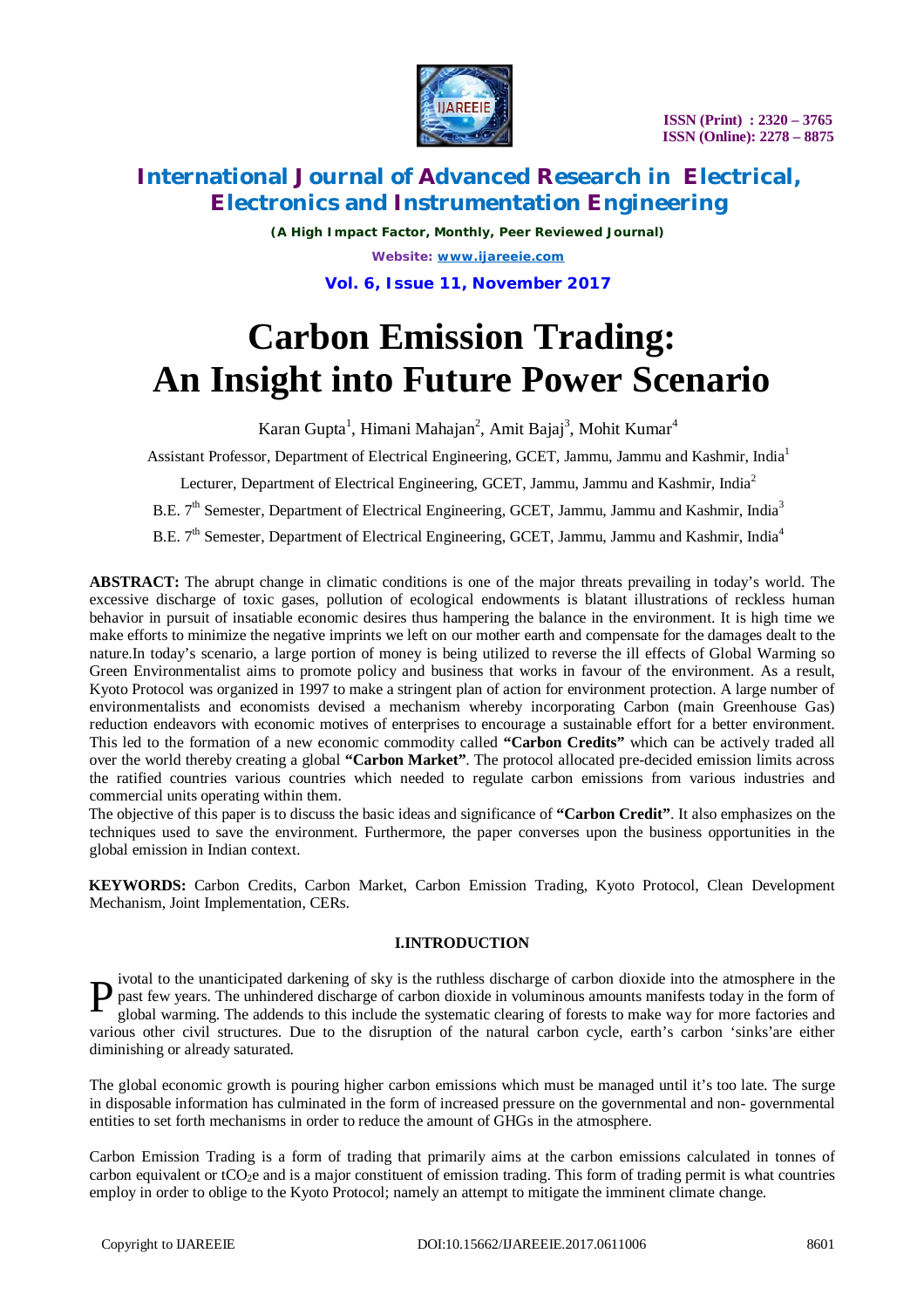

*(A High Impact Factor, Monthly, Peer Reviewed Journal)*

*Website: [www.ijareeie.com](http://www.ijareeie.com)*

# **Vol. 6, Issue 11, November 2017**



Figure 1: Carbon Emission % in few important business nations

### **II.UNITED NATIONS FRAMEWORK CONVENTION ON CLIMATE CHANGE (UNFCCC) AND KYOTO PROTOCOL**

The 1992 United Nations Framework Convention on Climate Change (UNFCCC) manifests itself in the form of an international treaty called the **"Kyoto Protocol"** that raised the concept of 'sustainable development' obliging the participant nations to decease Greenhouse Gas Emissions (GHG). The following are the main emphasis of this accord:

- (a) Global Warming is an indisputable reality; and
- (b) Central to the causes of Global Warming is the unanticipated spike in the volume of  $CO<sub>2</sub>$  emissions into the atmosphere.

The third iteration of Conference of the Parties (COP) under the UNFCCC in Kyoto, Japan aiming at limiting the emission of GHGs to control Global Warming gave concluded with an agreement called "Kyoto Protocol". The name **"Kyoto"** descends from*"Kyoto, Japan"* which was the place of adoption of the treaty on December 11, 1997. The treaty saw the light of the day with its enforcement on 16<sup>th</sup> of February, 2005 with 192 Nations as the parties that eventually yielded to it.

The principal objective of this international treaty is to curb Global Warming by controlling the emission of Greenhouse Gases. It obliges the developed Countries to come together with the developing Countries and work together for a common cause.

Numerous negotiations took place in the UNFCCC as a result Paris agreement fostered in 2015.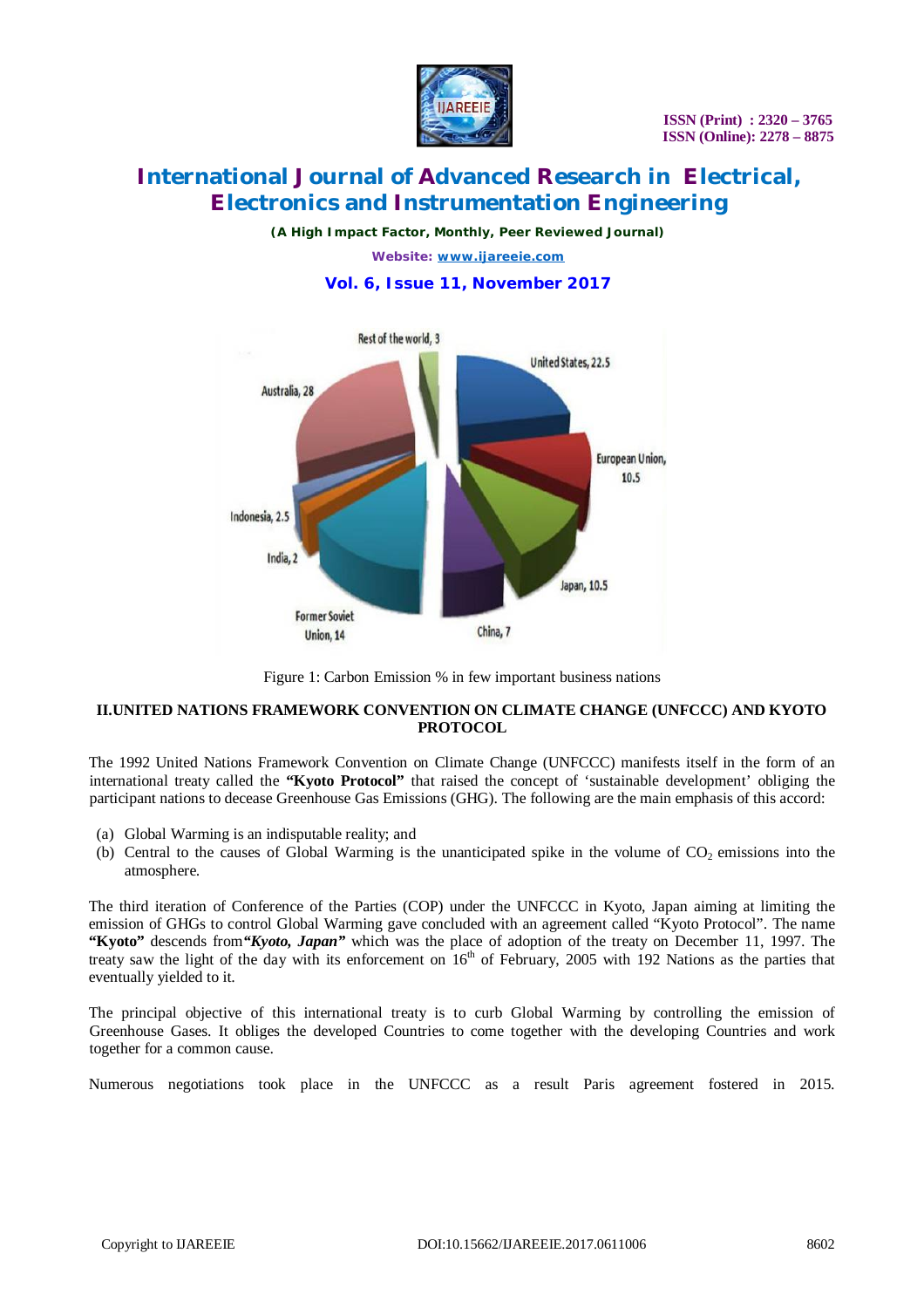

*(A High Impact Factor, Monthly, Peer Reviewed Journal)*

*Website: [www.ijareeie.com](http://www.ijareeie.com)*

# **Vol. 6, Issue 11, November 2017**



Figure 2: World Map displaying the States committed to Greenhouse Gas (GHG) limitations in the first Kyoto Protocol

period:

Annex I Parties who have agreed to reduce their GHG emissions below their individual base year levels

Annex I Parties who have agreed to cap their GHG emissions at their base year levels

Non-Annex I Parties who are not obligated by caps or Annex I Parties with an emissions cap that allows their emissions to expand above their base year levels or countries that have not ratified the Kyoto Protocol

#### **Annex I Parties:**

The developed nations like United States of America, United Kingdom, Japan, New Zealand, Canada, Australia, Austria, Spain, France, Germany, etc. agreed to shrink their GHG emissions to target levels below their base year (1990) emission levels. A total of 43 industrialized countries are currently listed under this category.

#### **Annex II Parties:**

Annex II parties are a sub-group of Annex I parties. These are the countries which have agreed to restrain their carbon emissions from growing any further. This category includes those developed nations which cannot reduce their emissions are bound to buy emission credits from developing nations providing them technical and financial support in return. United States of America, Japan, New Zealand, Canada, Spain, and other 19 countries are registered under Annex II parties.

#### **Non-Annex I Parties:**

It includes developing nations like India, Sri Lanka, Afghanistan, China, Brazil, Iran, Kenya, Malaysia, Kuwait, Pakistan, Philippines, Saudi Arabia, Singapore, South Africa, United Arab Emirates, etc.

These countries are free from any restrictions as of now but directed to maximize the use of renewable energy resources.

The European Union has agreed to reduce their Carbon emissions to about 6.7% whereas France is steadfast to 0% increase in its Carbon emissions. However, some countries like Spain, Greece, Ireland and Sweden have not indicated any assurance.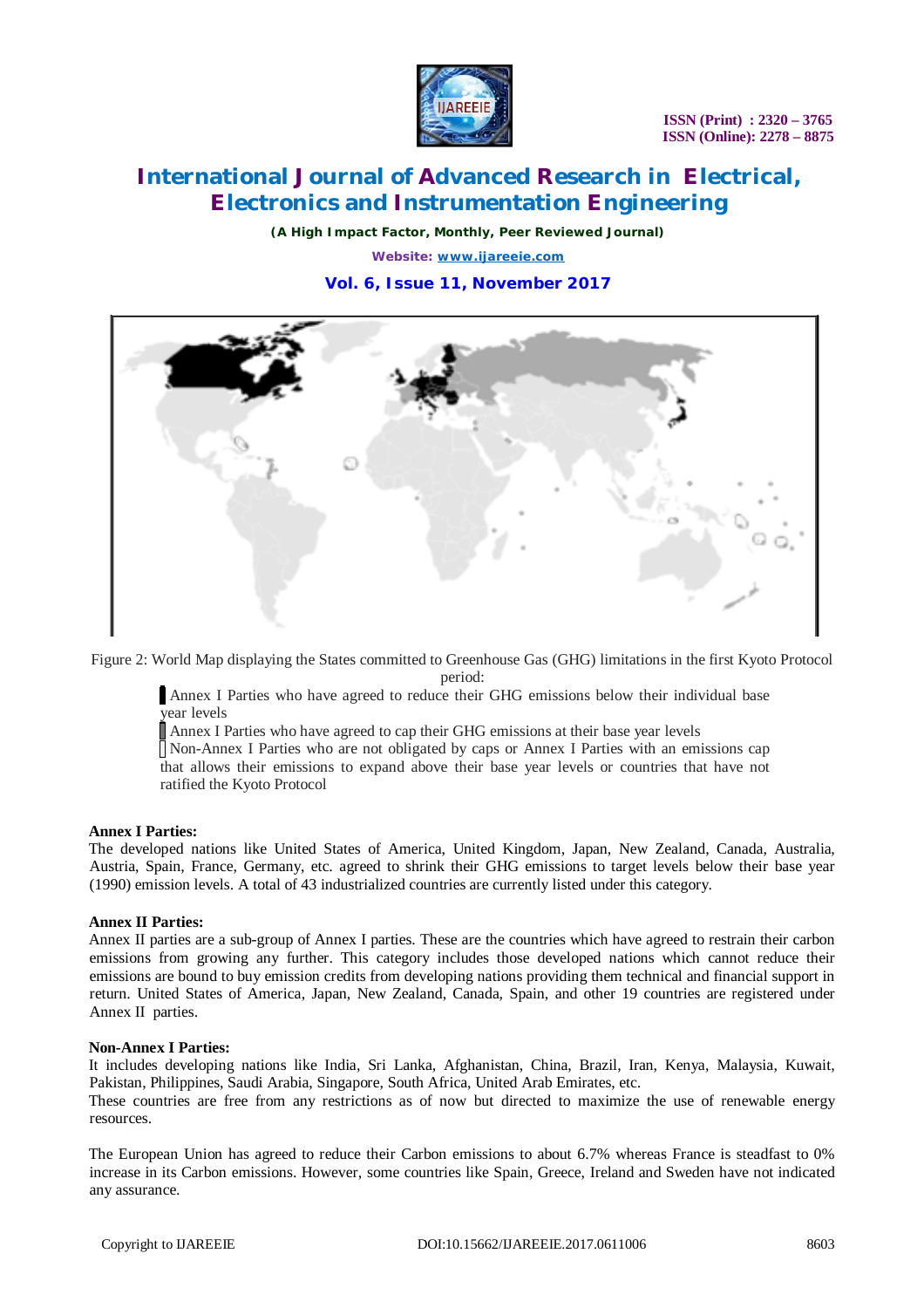

*(A High Impact Factor, Monthly, Peer Reviewed Journal)*

*Website: [www.ijareeie.com](http://www.ijareeie.com)*

# **Vol. 6, Issue 11, November 2017**

The key notions of Kyoto Protocol are:

- It binds the Annex I Countries to commit to idea of reduction in the carbon emissions.
- Apart from controlling their own emissions, the Annex I Parties are obligatory to prepare and implement policies and measures for the Annex II and III Parties.
- It tries to minimize the adverse impact and promotes the use of better technologies in the developing Nations.
- The Protocol ensures the integrity of the protocol by accounting, reporting and reviewing.

An individual Compliance Board is established to administer compliance with the commitments under the protocol.

### **III.FLEXIBILITY MECHANISMS FOR EMISSION REDUCTION**

The Kyoto Protocol defines three flexibility mechanisms which are required by the Annex I Countries. These are:

- International Emission Trading (IET),
- Clean Development Mechanism (CDM), and
- Joint Implementation (JT).

#### **a) International Emission Trading (IET)**

The nations with commitments under the Kyoto Protocol are obliged to reduce or limit their emissions. IET deals with the trading of these targets expressed as level of allowed emissions or "assigned amounts" (Assigned amount units, AAUs or allowances for short). It sets the quantitative restriction on the emissions. In simple words, it allows countries (developing) that have emission units to spare to sell to the countries (developed) that are over their specified target limits. Therefore, a "carbon market" is created where 'carbon' is tracked and treated as any other commodity.



Figure 3: International Emission trading

#### **b) Clean Development mechanism (CDM)**

CDM and JI on the contrary are the project based mechanisms which generate carbon emissions from projects. CDM encourages the production of emission reductions in non-Annex-I Parties i.e. developing Nations whereas JI does the same for the Annex-I Parties.The reductions produced are subtracted from the reference emissions which are predicted to occur in the absence of such projects. These projects are then rewarded against the reference with credits for producing emission cuts.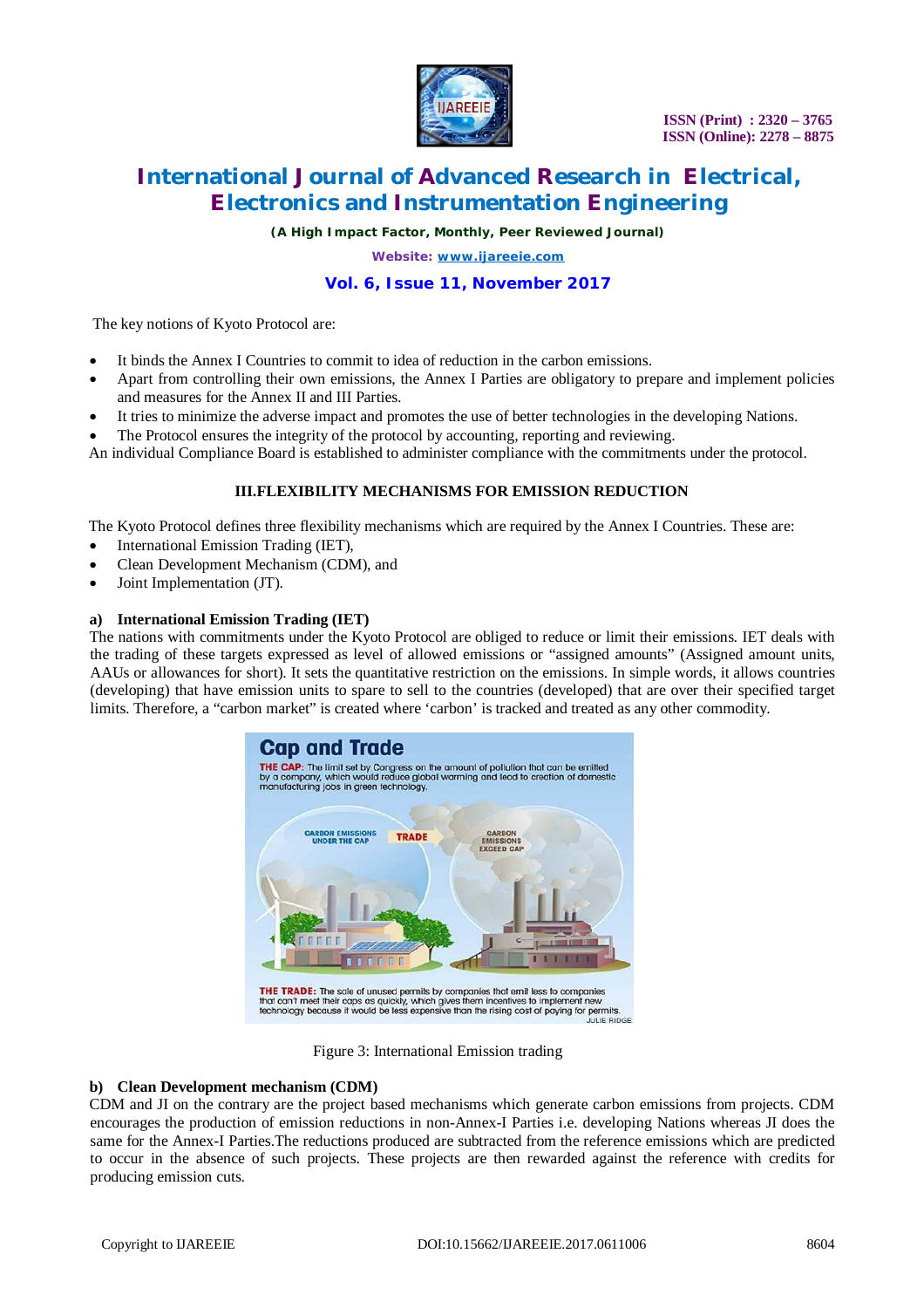

*(A High Impact Factor, Monthly, Peer Reviewed Journal)*

*Website: [www.ijareeie.com](http://www.ijareeie.com)*

# **Vol. 6, Issue 11, November 2017**

It is mandatory for the commercial entities to reduce their emissions to a prescribed level or to buy sufficient amount of carbon credits to meet their demands rather than paying charge for emissions (referred to as Carbon tax).



Figure 4: Schematic diagram showing Clean Development Mechanism

Under this mechanism, any eligible company in the developing nation can tie up with the company in the developed nation to garner novel technologies emitting lesser emissions and saving energy. But there exists a fixed share of carbon credits which the developed nation can acquire from a developing nation which will be talked about later in this article.

# **c) Joint Implementation (JI)**

This mechanism is defined in Article 6 of the Kyoto Protocol in which any Annex I nation binding their GHG emissions can invest in an emission reduction project in any other Annex I country so as to reduce emissions domestically. Unlike CDM, JI has caused fewer concerns of false emission reductions, as JI projects take place in a country which has commitment to reduce emissions under Kyoto Protocol. In this manner, countries can reduce their costs of fulfilling their Kyoto targets by investing in projects available locally where emission credits may be available at cheaper rates.



Figure 5: Schematic diagram describing Joint Implementation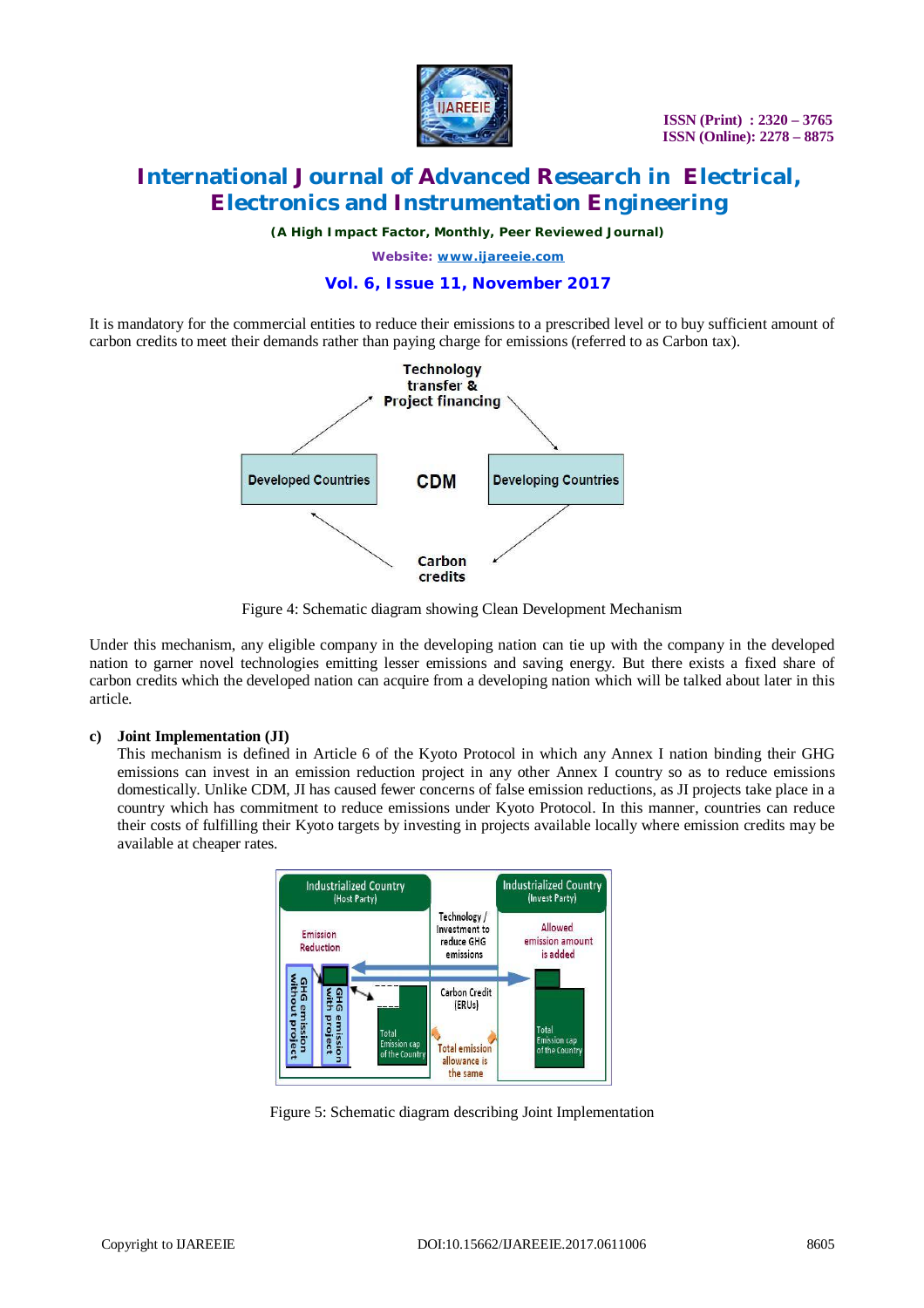

*(A High Impact Factor, Monthly, Peer Reviewed Journal)*

*Website: [www.ijareeie.com](http://www.ijareeie.com)*

#### **Vol. 6, Issue 11, November 2017**

### **IV.WHAT ARE CARBON CREDITS?**

A Carbon Credit is a tradable certificate or license representing the right to discharge one tonne of carbon dioxide or any other Greenhouse Gases. One Carbon Credit allows up to one tonne of carbon dioxide or any Greenhouse Gases to be discharged in air.



Figure 6: Diagrammatical representations of working of CERs

Carbon Credit creates market for droppingGreenhouse emissions by providing an economic worth to the cost of infesting the air. Kyoto Protocol has set limit on the emission of GHGs emitting in countries. everycountry has its own limit on releasing carbon emission. If any country jumps its limit, then it has to buy Carbon Credits from those countries whose amount of emitting GHGs is below the quota set by UNFCCC.

Developing countries like India, Brazil mostly sell their Carbon Credits to developed countries like U.S.A, U.K. etc. These credits are usually bought and sold at international market. The Multi- Commodity Exchange of India(MCX) will soon become the third exchange in the world to trade Carbon Credits. developedcountries can also provide clean electricity by introducing latest renewable technologies in the form of solar, wind to developing countries and get Carbon Credits in return. There are no complex procedures for this system which increases the system stable and more successful. Asian countries like India, China are biggest sellers whereas western countries are going to be largest buyer of Carbon Credits.

Carbon trading is done when a certain limit on carbon emission is breached. Companies making regenerative steps in reducing carbon emissions are rewarded by UNFCCC while those who are responsible for polluting are penalized. Those who knew about its profits are investing in new technologies. This sale and purchase of Carbon Credits helps to limit the unchecked discharges of Greenhouse Gases across the world. The major take away is that production of GHGs is vehemently disincentivised while production of Green Energy is positively affected. Let us assume that a British company is running a plant in the United Kingdomand it is emitting more Gases than the quota set up by UNFCCC. It can tie up with say, India or China under the Clean Development Mechanism. It can buy Carbon Credit by making Indian or Chinese plant eco-friendlier with the help of technology transfer. It can also tie up with any other company in the open market. In future, the threat of global warming can be effectively controlled by this system.

#### **V.CARBON EMISSION TRADING ININDIA**

India foresees its energy future in non-conventional resources like solar, wind, tidal etc. So as a late beginner, India is at a favourable position for it has a relatively elastic time span to skew its energy production balance towards Green Energy Projects and, therefore,Carbon Credit Trade will be balanced in favour of India. Carbon emission of India is generally below the quota set by UNFCCC and, therefore, it is in a position to sell Carbon Credits. "Carbon Trading" refers to the means of generating income through sale of Carbon Credits. It is estimated that India will gain at least \$5 billion to \$10 billion from carbon trading ( $\square$ 22,500 crores to $\square$ 45,000 crores) over an interval of time. Also India is one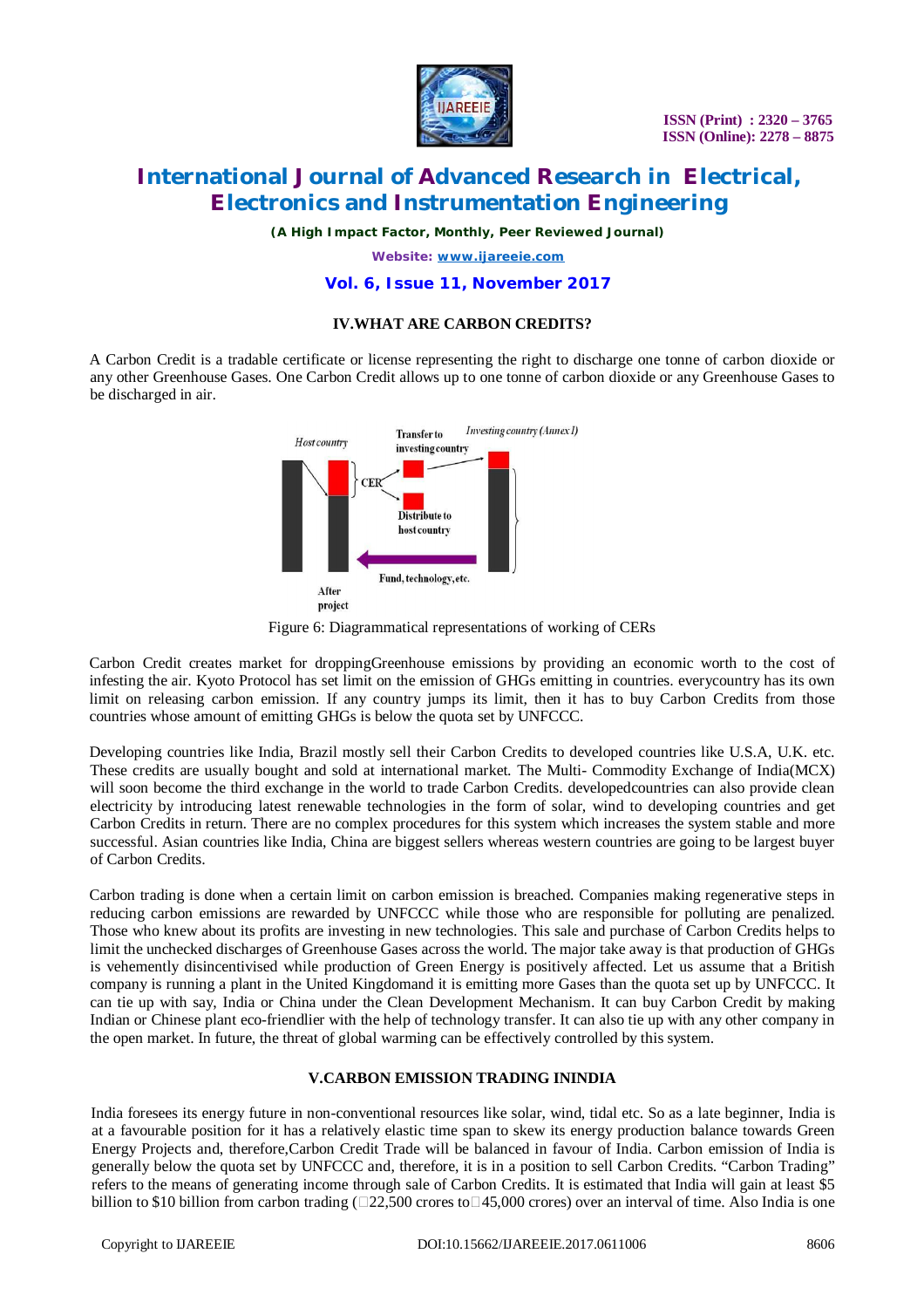

*(A High Impact Factor, Monthly, Peer Reviewed Journal)*

*Website: [www.ijareeie.com](http://www.ijareeie.com)*

### **Vol. 6, Issue 11, November 2017**

of the largest beneficiaries of the total world carbon trade through the Clean Development Mechanism (CDM) claiming about 31 per cent. India's carbon market is one of the fastest budding markets in the world and has already produced around 30 million Carbon Credits,the second highest conducted volumes in the world. The carbon trading market in India is developing even more rapidly than information technology, bio technology and BPO sectors. Nearly 850 projects with an investment of 650,000 million are in the pipeline**.**

Under UNFCCC, the polluters cannot purchase 100 per cent of the Carbon Credits which they are required to cut. Out of 100 per cent, they have to make 75 per cent locally by various methods in their own Country. They can purchase only 25 per cent of Carbon Credits from developing Countries. As December gets closer, it is possible that government might tamper with these norms a little if the targets could not be achieved. If these norms are changed, prices can go through a modification. But, as of now, there is a very transparent mechanism in which the rules for the next five years have been fixed.



#### **Examples of Carbon Trading in India**

#### *a) Jindal Vijaynagar Steel, Maharashtra*

In India, Jindal Vijaynagar Steel has recently stated that by the next ten years, it will be ready to sell \$225 million worth of Carbon Credits. This was made possible since their steel plant uses the CorexFurnace Technology which stops 15 million tonnes of carbon from being discharged into the air.

#### *b) Handia Forest, Madhya Pradesh*

It has been estimated that 95 very poor rural villages in Madhya Pradesh would mutually earn at least US\$300,000 every year from carbon payments by re-establishing 10,000 hectares of degraded community forests.

#### *c) Powerguda, Andhra Pradesh*

The village in Andhra Pradesh was selling 147 tonnes equivalent of saved Carbon Credits. This came after thecompany Powergudahas made a claim of having avoided 147 metric tonne of CO<sub>2</sub>from being generated. This was achieved by extracting bio-diesel from 4500 Pongamia trees in their village.

#### **Strategies for Improvement**

Anappropriate strategy backed up by experiences and correct knowledge can definitely lead to indomitable success. Companies with limited discharges will develop strategies to further decrease emissions so that they can trade more Carbon Credits in the international market and thereby improving their profits. It will ensure development of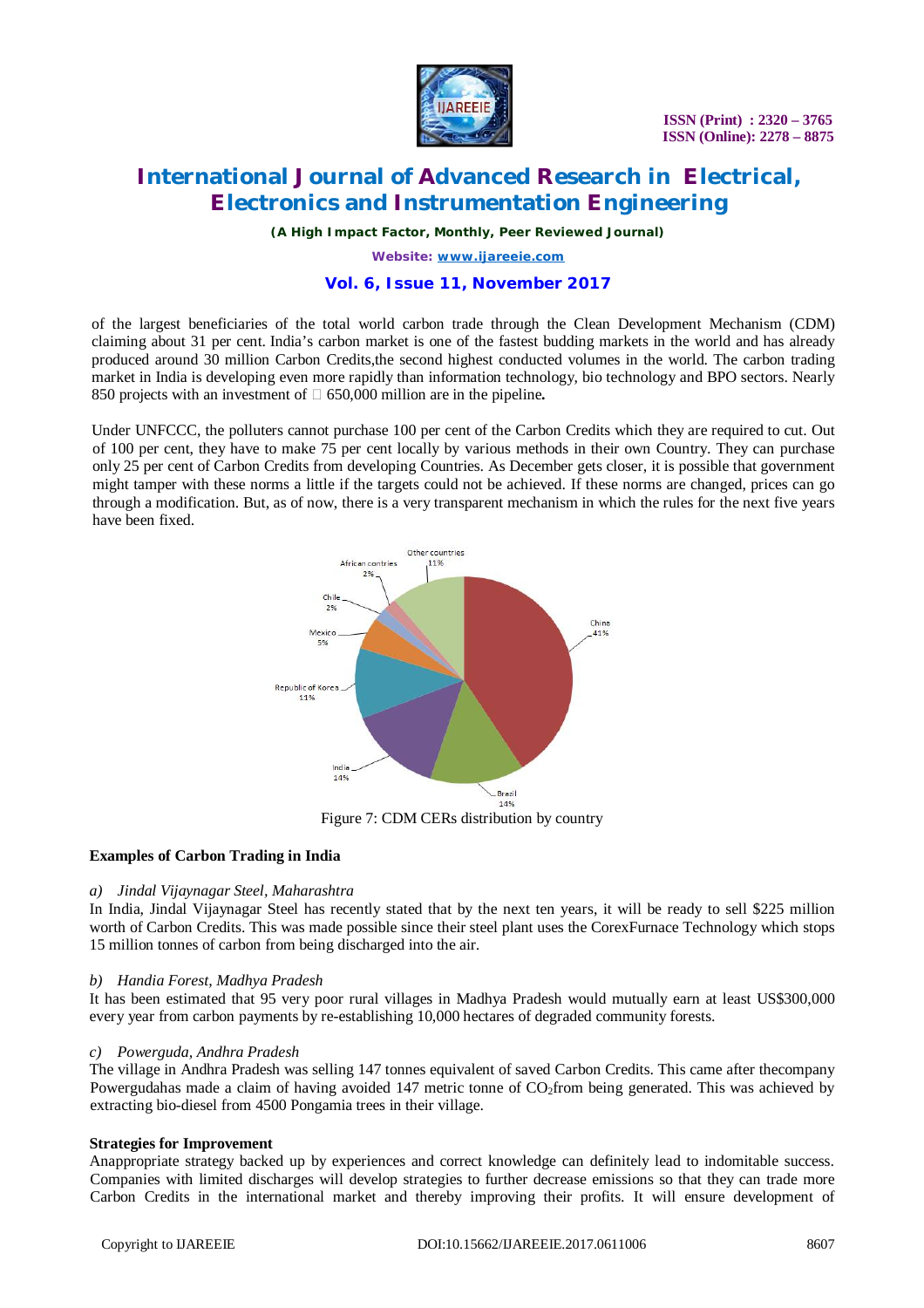

*(A High Impact Factor, Monthly, Peer Reviewed Journal)*

*Website: [www.ijareeie.com](http://www.ijareeie.com)*

# **Vol. 6, Issue 11, November 2017**

company's prospects in the carbon constrained economy. It will armour the companies to identify the climate risks and opportunities thereby improving revenues and corporate image profoundly. Thus, this system keeps on de-polluting the environment progressively.

Annex I countries find it easier to buy Carbon Credits to achieve their emission targets in manufacturing companies, power utilities etc. rather than further improving their established technologies. So, CDM projects which can prove to be beneficial to the developing countries like ours are:

#### **a) Energy Efficiency Projects**

- Improving the architecture and energy efficiency of buildings and structures (Green Building/LEED rating), e.g. Technopolis Building, Kolkata.
- Making use of less carbon intensive fuels instead of more carbon intensive fuels.
- Consistent up gradation, maintenance and instrumentation of various machines and equipment.

#### **b) Transportation**

- Improvement in the efficiency of vehicle engines and fuels.
- Increasing commercial/industrial energy efficiency (Renovation and Modernization of old power plants)
- Use of better fuels (like CNG, Bio-Diesel) and electricity (electric Vehicles) for transportation.
- Reduction in the use of transports by switching transportation mode (Metros in Delhi, Mumbai).
- Investing in breakthrough future technologies (like Hyperloop by Elon Musk).

#### **c) Cogeneration**

Use of waste heat from electric generation such as exhaust from gas turbines, industrial heating (e.g. Distillery-Molasses/bagasse)

#### **d) Agricultural Sector**

- Improving the machinery used for irrigation.
- Methane reduction in rice cultivation.
- Reducing animal waste through bio generation.

### **VI.CARBON OFFSET**

Carbon offset is another commercial resolution to condense Greenhouse Gas emanation, which works on an akin policy. A Carbon Offset Credit is equivalent to reduction of one metric ton of  $CO<sub>2</sub>$  or equivalent Greenhouse Gas in the atmosphere. It enormously helps in endorsing renewable energy options like solar energy and wind energy and in backing projects on nature conservation and reforestation using cleaner and renewable energy sources like wind and tidal energy helps to attain this vital drop.

Even individuals are also utilizing this system and are purchasing Carbon Offset to make the environment cleaner and to extent awareness about environment conservation. Purchasing Carbon Offset is forthright and can be suitably implemented on the internet through one of the several Carbons Offset provider websites. We can also reduce carbon waste by reducing the size of our landfills i.e. don't take anything that cannot be eaten or reusable. A few simple changes can really make a difference, especially if all 6.75 billion of us started to adopt them.

#### **VII.CONCLUSION**

With emergent realization among Nations to minimize Industrial GHG Pollution together with positive industrial growth, the emission trading seems to be the main area of business attraction today. The profound indulgence of developing Asian countries like India, China, etc. in Carbon Credit Market and its trading is an indication of how this